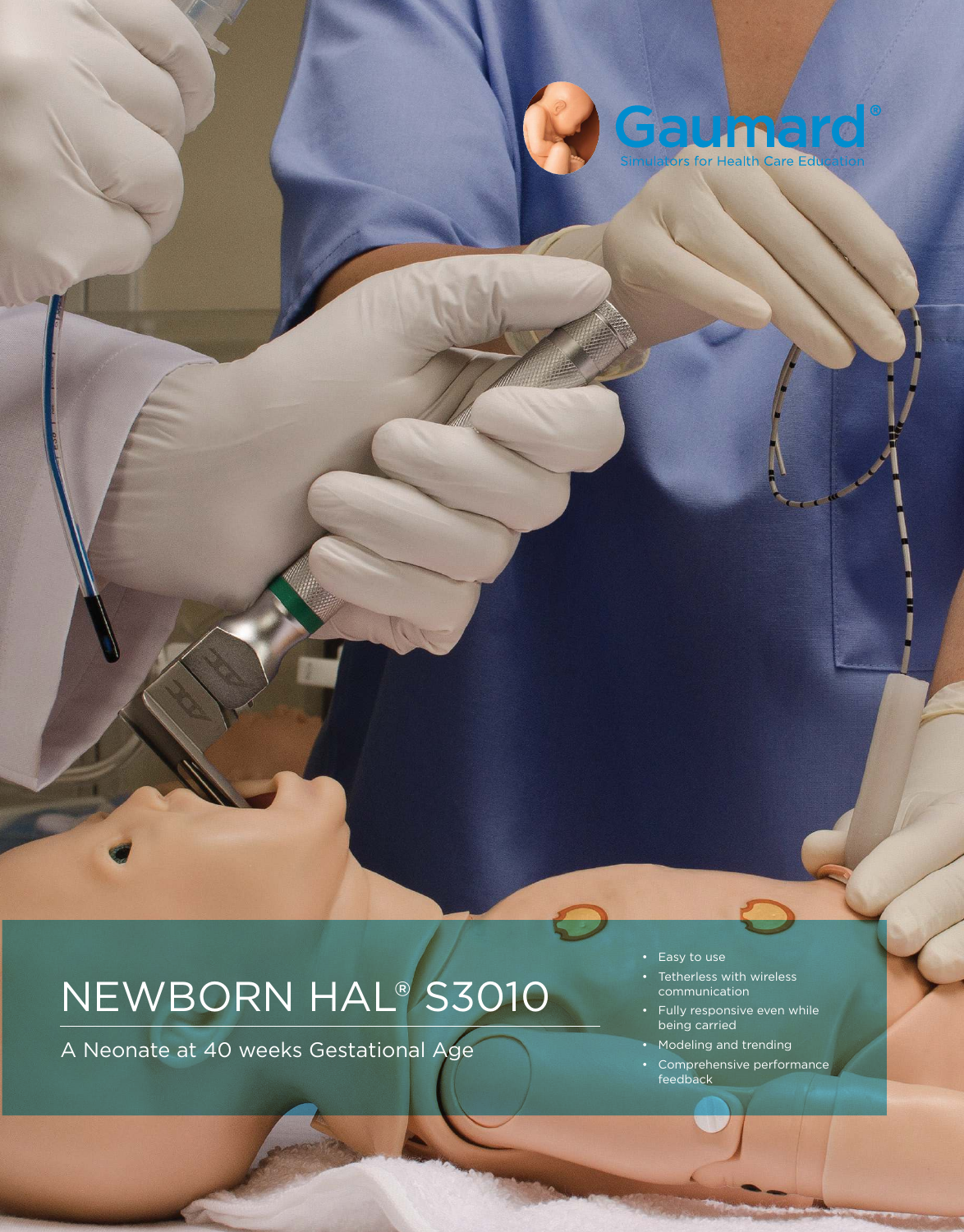# NEWBORN HAL® S3010 | *Tetherless with Wireless Communication*

Newborn HAL allows you to take advanced simulation where you need to go and that can be at an accident scene, in an ER, in a Labor and Delivery room, or in a NICU. "Care in motion" also provides the opportunity for you to measure how well patient "hand-ofs" take place. What is done well and what needs to be improved?



eCPR™ - Monitor CPR quality metrics in real-time including rate and compression depth, no-flow time, and excessive ventilation



# **TETHERLESS**

Control Newborn at distances up to 300 feet while he smoothly transitions between physiologic states in response to commands from a wireless tablet PC



BILATERAL IV ARMS

Newborn HAL® has bilateral IV training arms that can be used for bolus or intravenous infusions as well as for draining fluids



**CYANOSIS** 

Color and vital signs respond to hypoxic events and interventions



INTRAOSSEOUS ACCESS Intraosseous infusion and injection system with realistic tibia bones



# REALISTIC UMBILICUS

HAL's umbilicus can be catheterized and even has a pulse synchronized with programmed heart rate



## ECG MONITORING USING REAL ELECTRODES

Newborn has conductive skin regions that allow the application of real electrodes to view ECGs with physiologic variations, allowing the user to track cardiac rhythms with their own equipment just like with a human patient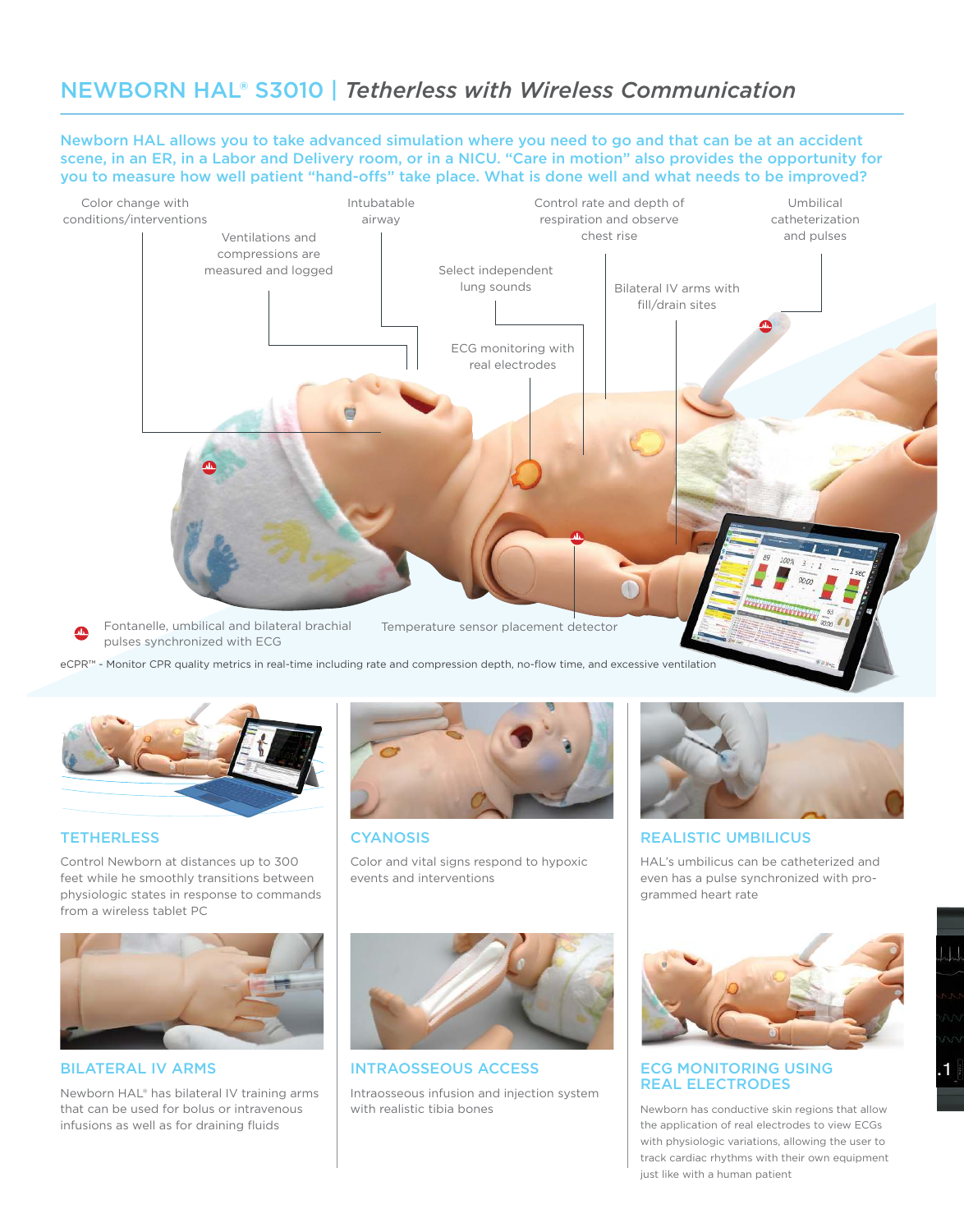# NEWBORN HAL® S3010 | *Tetherless with Wireless Communication*

# Our intuitive and powerful software offers ease of use and the flexibility required by the most advanced simulation programs.

# UNI™ FEATURES

- Basic view provides windows for the 3D model of the simulator, a completely configurable vital signs monitor and an activities log.
- 3D image can be rotated or enlarged; the skin removed and physiologic parameters accessed to change any elements of a powerful physiologic engine.
- Physiologic parameter groups include airway, breathing, cardiac, cephalic and circulation. Move each about the status panel.
- Expand windows to include status, palettes, scenario, branching scenario, actions, log, monitors, and CPR recorder.
- Specify only frequently used parameters or be as detailed as you wish



| Clear                  | Load   | <b>Gave:</b>       |                                                                                                          | Generate Patient Chart | <b>CP</b> | Auto-Responses |          | Prett.  |
|------------------------|--------|--------------------|----------------------------------------------------------------------------------------------------------|------------------------|-----------|----------------|----------|---------|
| Helen's (Irene's) Baby |        |                    | This baby is born with a severe asphyxia that has to<br>be treated emmidately, after ventiations and EPI |                        |           |                | Add Node |         |
| olen's (Irene's) Baby  | ω      | ۰                  | $+$ Path $\frac{1}{111}$<br>$+$ Item                                                                     | 100:00                 | End       |                |          |         |
| Heier/s Baby 11        | 00:00  |                    | HR 30, BP 35/20, RR 0, Q2 5at 70%                                                                        |                        |           |                |          |         |
| Wait Indufinitiely     | $\sim$ |                    | Wait for PPV, compressions, and Epinsohme.                                                               |                        |           |                |          |         |
| Halan's Baby 2         | 01:00  |                    | HR 160, BP 75/54, RR 45, 02 Sat 92%, Reduced Muscle Tone                                                 |                        |           |                |          |         |
| E ydad a hallert       | 00:30  | HR 235, D2 536 98% |                                                                                                          |                        |           |                |          | $\circ$ |
|                        |        |                    |                                                                                                          |                        |           |                |          |         |
|                        |        |                    |                                                                                                          |                        |           |                |          | X       |

| <b>Hypoxia Model State</b>         |                                                                                                         |                 |
|------------------------------------|---------------------------------------------------------------------------------------------------------|-----------------|
| PAUSE hypoxia modeling             | IMPROVE (adequate oxygen perfusion / breathing)<br>O DETERIORATE (compromised oxygen perfusion / apnea) |                 |
|                                    |                                                                                                         |                 |
| Healthy                            | <b>Mild Cvanosis</b>                                                                                    | Severe Cyanosis |
| <b>Ventilation Monitor</b>         |                                                                                                         |                 |
| <b>Effective Ventilation Rate:</b> | Min 33                                                                                                  | Max 65          |

139 40

Hypoxic model responds to care provider actions

 $\frac{1}{2}$  40<sup>°</sup>

|  |                               |                                           | <b>X LAUNCH VIRTUAL MONITOR PALETTE SCENARIO</b> |  | HYPOXIA | LAB | <b>CPR</b> | PROVIDER AC |  |
|--|-------------------------------|-------------------------------------------|--------------------------------------------------|--|---------|-----|------------|-------------|--|
|  | <b>Evaluation of Chris</b>    |                                           |                                                  |  |         |     |            |             |  |
|  |                               | 0:58 [Chris] ACTION Assess responsiveness |                                                  |  |         |     |            |             |  |
|  |                               | 1:03 [Alice] ACTION Call for assistance   |                                                  |  |         |     |            |             |  |
|  | 1:32 [Alice] ACTION Ventilate |                                           |                                                  |  |         |     |            |             |  |
|  |                               | 1:45 [Chris] ACTION 02 flow               |                                                  |  |         |     |            |             |  |
|  | <b>Chris</b>                  |                                           | ADD TO LOG                                       |  |         |     |            |             |  |

Scenarios link physiologic states Track the actions of up to six care providers Track the actions of up to six care providers

# VITAL SIGNS MONITOR

- Optional 20 inch "all-in-one" touchscreen
- Virtual monitor or 12" Touch Screen Tablet to display vital signs
- Customize each trace independently; users can set alarms, and time scales.
- Display up to 12 numeric values including HR, ABP, CVP, PAWP,
- NIRP, CCO, SpO2, SvO2, RR,
- EtCO2, temperature, and time
- Select up to 12 dynamic waveforms including ECG Lead
- I, II, III, aVR, aVL, aVF, V1, V2, V3,
- V4, V5, V6, AVP, CVP, PAWP, pulse, CCO, SvO2, respiration, capnography.
- Share images such as x-rays, CT scans, lab results, or even multimedia presentations as the scenario progresses

/55 96 -<br>141 94 ٦.,  $37.1$  $51$ 84/53 139 40  $40<sup>°</sup>$ 82/55 96 94 2 84/53 Optional 20 inch "all-in-one" touchscreen monitor to display vital signs

 $\begin{array}{c} \downarrow \\ \downarrow \\ \downarrow \end{array}$ 

Optional 12" Touch Screen Tablet to display vital signs